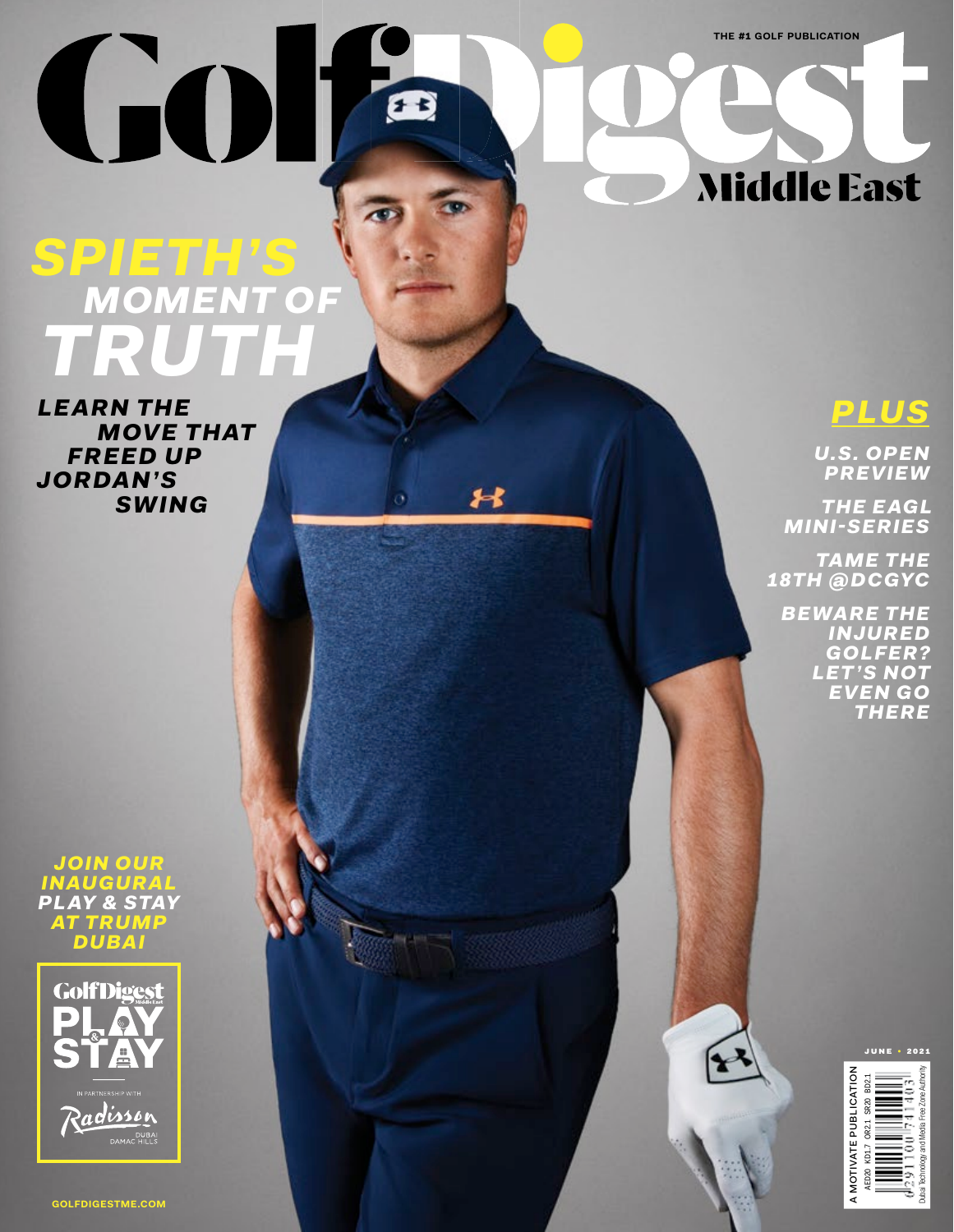# Tempting Entrée

#### **INDUSTRY IDENTITIES AND A FORMER SIX NATIONS STAR AMONG THE BIG NAMES ROLLED OUT FOR THE EAGL'S SUMMER DRESS-REHEARSAL**

mateur golf's answer to cricket's Indian Premier League (IPL) is set to be launched with a sprinkling of rugby star dust. ▶ Welsh Six Nations legend Mike Phillips has been named as one mateur golf's answer to cricket's<br>
Indian Premier League (IPL) is set to<br>
be launched with a sprinkling of rugby<br>
star dust.  $\triangleright$  Welsh Six Nations legend<br>
Mike Phillips has been named as one<br>
of the playing captains for Amateur Golf League (EAGL) Mini-Series on the Fire course at Jumeirah Golf Estates.

> Phillips will lead the 'European Seves' in the June 20 event which is designed to showcase the ambitious new franchise-based amateur league slated for a November launch.

> The one-day event will give the eight four-man teams a taste of the 'tour pro experience' the EAGL is promising later in the year. The event will be capped with a gala dinner and prize presentation, as well as a special UAE Golf Industry forum. This against the backdrop of the final round of

the U.S. Open although the participants may be more interested in a reply of the two-hour live broadcast of the Mini-Series being promised for social media channels.

The brainchild of Dubai-based businessman Sudesh Aggarwal, the EAGL will offer businesses and individuals the opportunity to own a team franchise in a business model similar to that of the IPL.

"Our vision is to give a new dimension to amateur golf in the UAE and create a tour that is at a different level to those in other countries," said Aggarwal.

"The franchise model has not been seen before in golf and we are excited to be able to showcase this new approach. The series will create a business proposition that benefits corporates, investors and team owners in enhancing their marketing efforts through multiple event channels and on and off-course branding opportunities as

The EAGL will raise the bar and set distinctive high standards for amateur golf in a pro-style setting.

LL

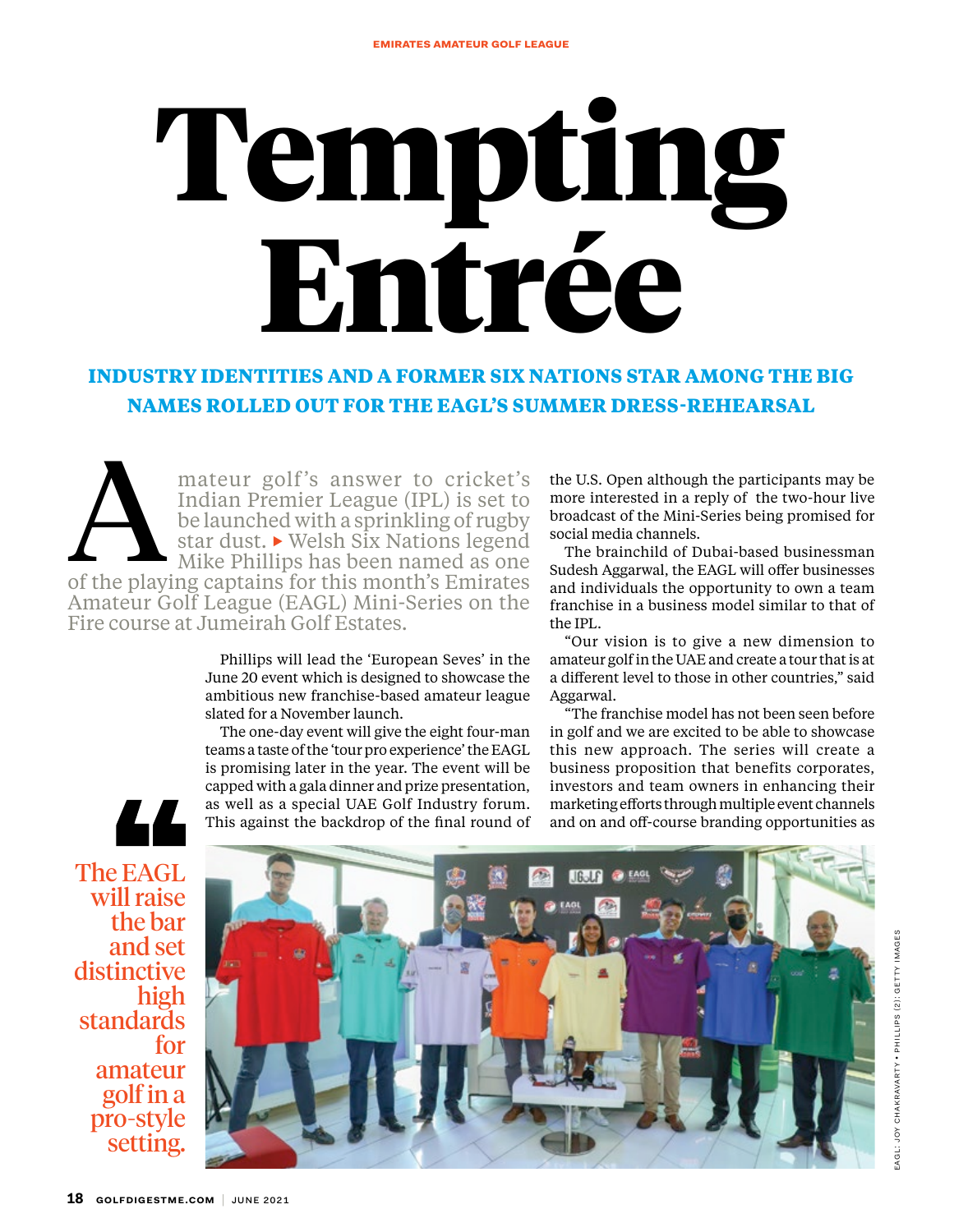

well as providing a platform for a truly world-class networking experience."

The series proper, which is officially sanctioned by the Emirates Golf Federation (EGF) and backed by the Asia-Pacific Golf Confederation (APGC) and the Dubai Sports Council, boasts European Tour pro Shiv Kapur as its ambassador.

"The EAGL will raise the bar and set distinctive high standards for amateur golf in a pro-style setting where the competitors will be treated like Tour professionals for the day with bespoke team shirts, names on lockers, branded golf carts, valet parking, media coverage, on-course branding and more," said EAGL League Administrator Priyaa Kumria.

"The league has been envisioned to take corporate golf to a new level and give those who take part a sense of what it feels like to play in a professional team event. This Mini-Series event will showcase many of the unique highlights the full series will feature later in the year." - KENT GRAY



#### EAGL MINI-SERIES 2021

| <b>TEAM</b>             | <b>SPONSORS</b>                 | <b>CAPTAINS</b>                  |
|-------------------------|---------------------------------|----------------------------------|
| Abu Dhabi Roars         | Abu Dhabi Golf Club             | Khalfan Al Kaabi                 |
| <b>Dubai Tigers</b>     | <b>Dubai Sports Council</b>     | <b>Chris May</b>                 |
| <b>English Roses</b>    | <b>Gulf News</b>                | <b>Mark Rix</b>                  |
| <b>Mena Golfers</b>     | <b>Worldwide Golf</b>           | <b>Rick Bevan*</b>               |
| <b>Indian Lions</b>     | <b>Khaleej Times</b>            | Rajeev Khanna*                   |
| <b>Emirates Players</b> | <b>Emirates Golf Federation</b> | Ismail Sharif* & Khalid Yousuf** |
| <b>Asian Jumbos</b>     | <b>ARN</b>                      | <b>Robbie Greenfield</b>         |
| <b>European Seves</b>   | <b>GE&amp;E</b>                 | <b>Mike Phillips</b>             |

*\* Denotes non-playing captain, \*\* Denotes playing captain*

#### LL The EAGL team have ambitious plans to raise the bar for corporate golf in Dubai and

the UAE which should be applauded.

Uniquely qualified

**▶** By luring three-time Asian Tour winner Shiv Kapur as an ambassador, the EAGL has already signalled the seriousness of the region's ambitious new franchisebased amateur golf league. Nick Tarratt's appointment as Tournament Director ahead of this month's EAGL Mini-Series ups the ante further.

The former Director of the European Tour's Middle East division, Tarratt's involvement in golf administration dates back to the early 1980s when he started his career at The Belfry for the PGA. He was a key member of the 1985 Ryder Cup organising committee at the fabled Warwickshire resort and worked as an Official Referee during Europe's historic 16½ - 11½ victory.

"We are delighted that Nick can join us with immediate effect for this exciting golf project," said EAGL founder and CEO Sudesh Aggarwal. "Nick has huge and perhaps unique experience of organising golf events around the world, especially in Dubai…we are all excited by the commitment, passion and experience he will bring to our group."

Tarratt will assist in all areas of planning as well as acting as the Rules Official and Senior Auditor of Handicaps for the tournament."It's great to be able to join the EAGL team and get back into mainstream golf," said Tarratt.

"I have taken a sabbatical over the last two years for personal reasons and am returning fully energised, batteries recharged and excited to hit the ground running for this summer project. Sudesh and the EAGL team have ambitious plans to raise the bar for corporate golf in Dubai and the UAE which should be applauded.

"There is huge potential for the EAGL vision longer term and I'm sure it will be well received by players, sponsors and the golf industry in this pilot project."